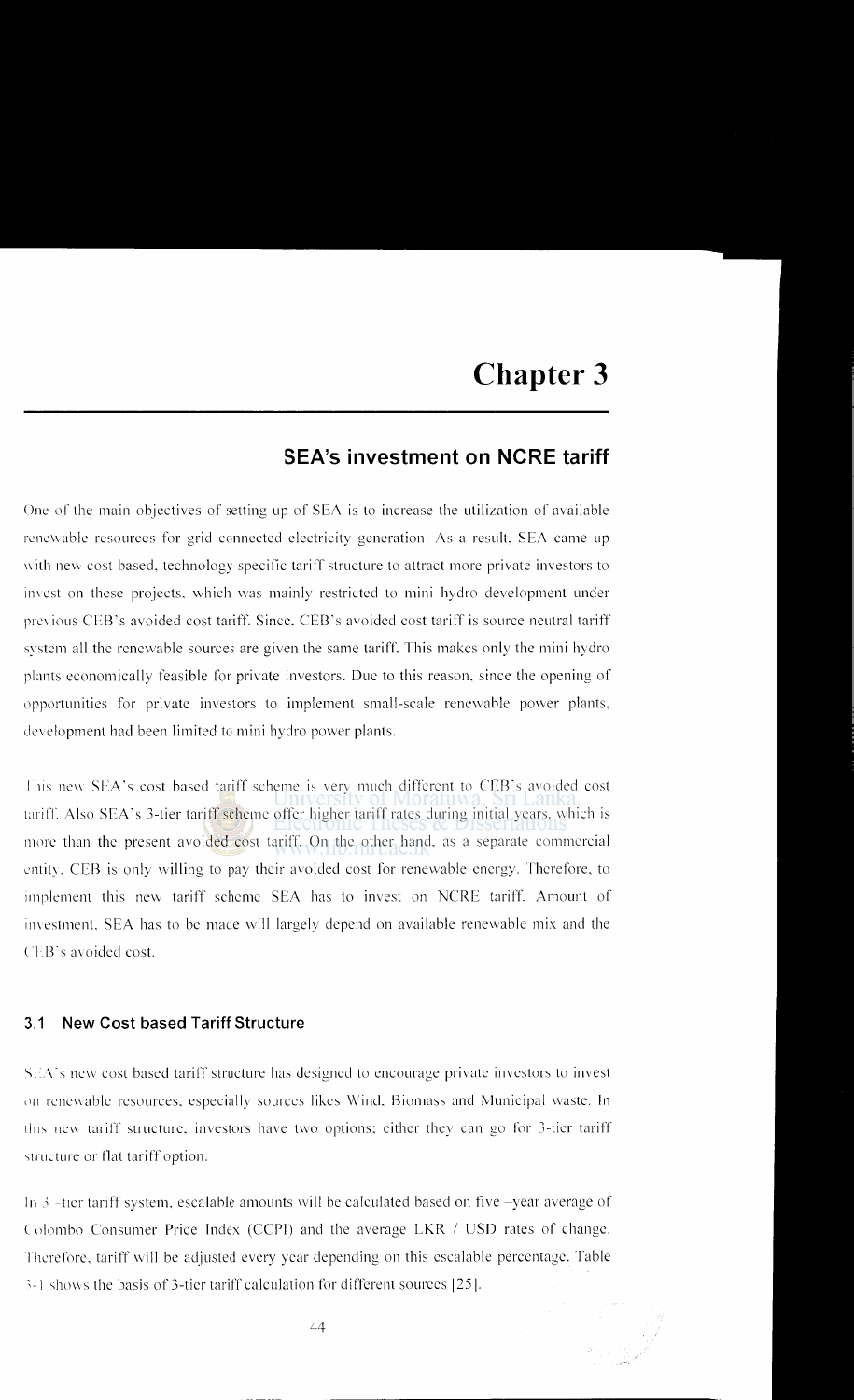| Technology                            | Escalable<br>Base O&M                                        | Escalable<br>Base         | Non-escalable Fixed<br>Rate (Rs.) |                             | Escalable<br>Year 16+     | Royalty to Govt.<br>paid direct by the |
|---------------------------------------|--------------------------------------------------------------|---------------------------|-----------------------------------|-----------------------------|---------------------------|----------------------------------------|
|                                       | Rate (Rs.)                                                   | <b>Fuel Rate</b><br>(Rs.) | 8                                 | Year $1 - 1$ Year 9 -<br>15 | <b>Base Rate</b><br>(Rs.) | power purchaser<br>Year 16+            |
| M <sub>in1</sub><br>Hydro             | 1.55                                                         | none                      | 14.18                             | 5.16                        | 1.62                      | 10% of total tariff                    |
| Wind                                  | 2.46                                                         | none                      | 22.53                             | 8.19                        | 1.62                      | 10% of total tariff                    |
| <b>Biomass</b><br>(Dendro)            | $1.24(1 - 15)$<br>Years)<br>$1.55(16^{th}$ year<br>onwards)  | 7.14                      | 8.50                              | 3.09                        | 1.62                      | No Loyalty                             |
| Agricultural<br>& Industrial<br>Waste | $1.24(1 - 15)$<br>Years)<br>1.55 $(16^{th}$ year<br>onwards) | 3.56                      | 8.50                              | 3.09                        | 1.62                      | No Loyalty                             |
| Municipal<br>waste                    | 3.13                                                         | none                      | 12.26                             | 4.46                        | 1.62                      | No Loyalty                             |
| Waste Heat<br>Recovery                | 0.49                                                         | none                      | 10.15                             | 3.69                        | 1.62                      | No Loyalty                             |
| Wave<br>Energy                        | 1.01                                                         | none                      | 6.58                              | 2.48                        | 1.3                       | 10% of total tariff                    |

## **Table 3-1: SEA, 3 -Tier SPP Tariff Option (April 2009)**

Table 3-2 shows the flat tariff rates for different renewable sources. In flat tariff option, there is no escalable part in the tariff. Hence, same tariff will be paid without change for 20 Electronic Theses & Dissertations  $\sqrt{25}$ . www.lib.mrt.ac.lk

#### **Table** 3-2: **SEA, Flat Tariff option (April2009)**

| Technology                         | All inclusive Rate (Rs./kWh)<br>for Years 1 - 20 |
|------------------------------------|--------------------------------------------------|
| Mini - Hydro                       | 14.58                                            |
| Wind                               | 23.07                                            |
| <b>Biomass</b>                     | 18.56                                            |
| Agricultural & Industrial<br>Waste | 13.88                                            |
| Municipal waste                    | 15.31                                            |
| Waste Heat Recovery                | 9.55                                             |

Since avoided cost tariff was calculated based on constant terms ( $0\%$  escalation) only 3 tier tariff option can be used for this analysis. Because in flat tariff option, tariff is calculated by taking estimated escalation into account. therefore flat tariff option can"t be compared with projected CEB avoided cost tariff, which was calculated under constant terms.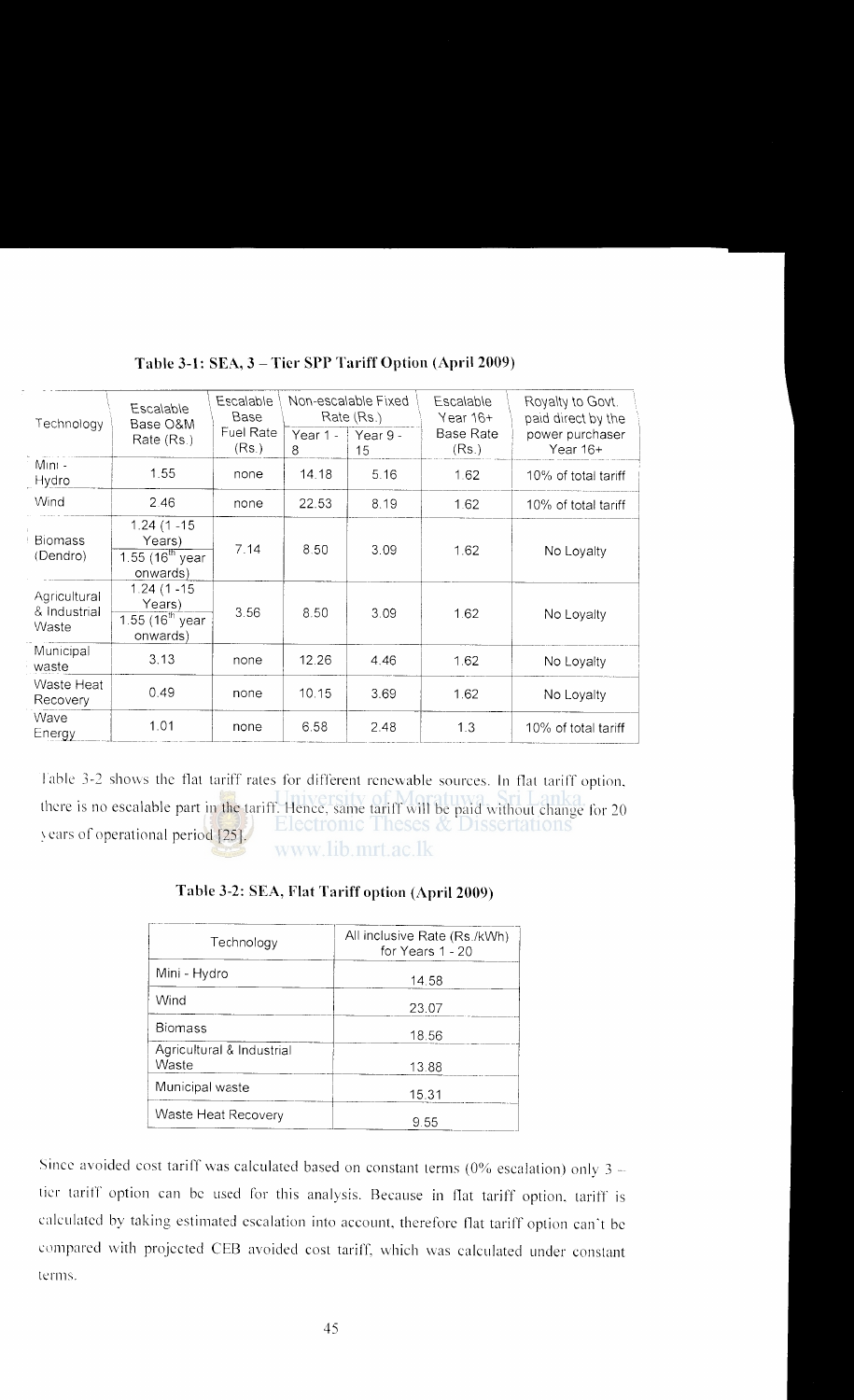| Year                      | Mini Hydro Rate<br>(Rs. / kWh) | <b>Biomass Rate</b><br>(Rs. / kWh) | <b>Wind Rate</b><br>(Rs. / kWh) |
|---------------------------|--------------------------------|------------------------------------|---------------------------------|
| 1 to 8                    | 16.88<br>15.73                 |                                    | 24.99                           |
| 9 to 15                   | 6.71                           | 11.47                              | 10.65                           |
| 16 to 20                  | 2.85                           | 10.31                              | 3.67                            |
| >20                       | 2.85                           | 10.31                              | 3.67                            |
| Avg. Rate<br>for 20 years | 9.02                           | 13.16                              | 14.10                           |

**Table 3-3: SEA, 3- Tier SPP Tariff under Constant Terms (0% escalation)** 

Under constant terms,  $3$  – tier tariff can be presented as shown in table  $3-3$  for different renewable sources. Here, only Mini hydro, Biomass and Wind power plants are considered, since implementations of other forms of renewable sources are not expected to be significant during this study period. University of Moratuwa, Sri Lanka.





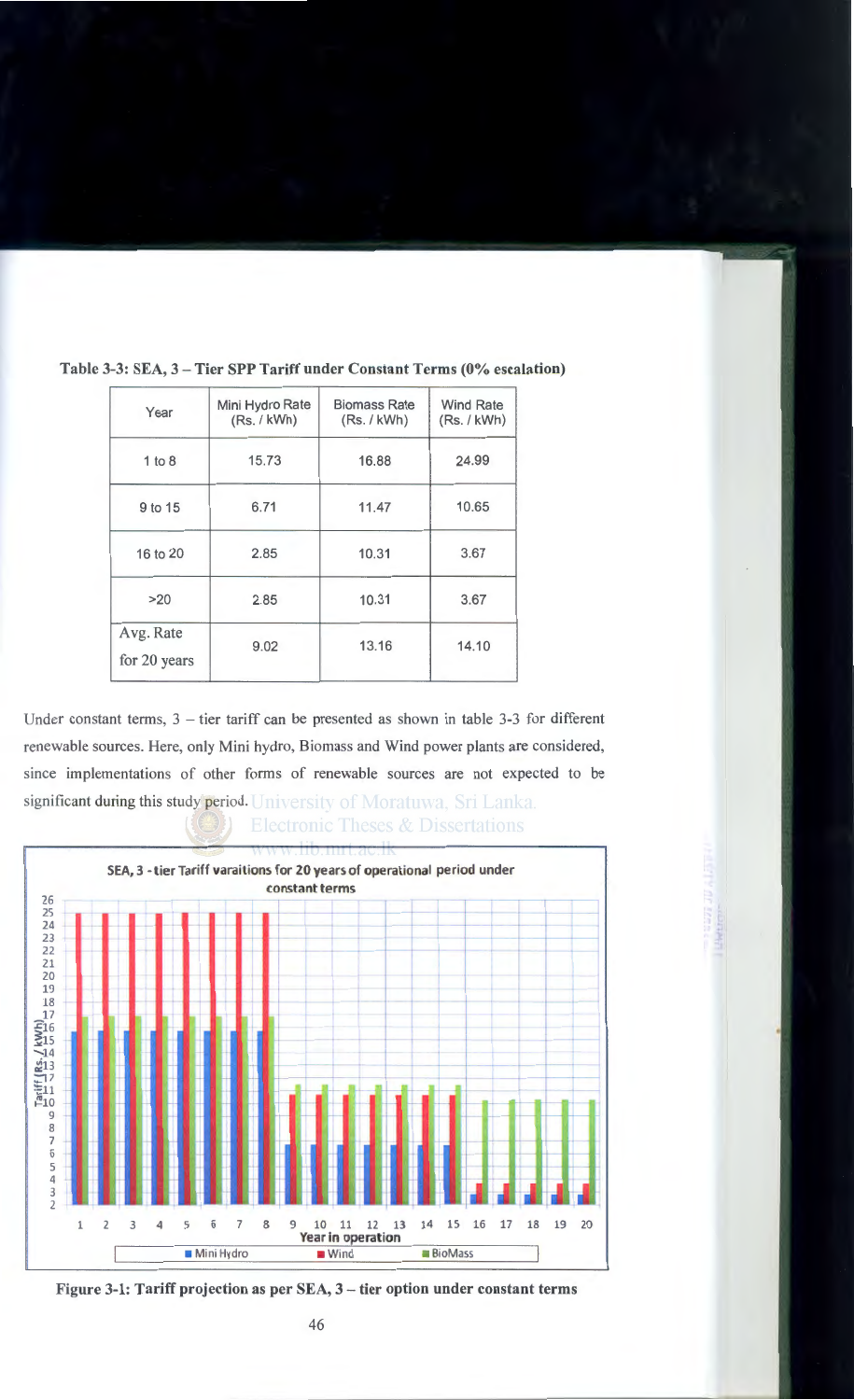Figure 3-1. further illustrate the projected variation in Mini hydro, Biomass and Wind energy plant's 3 -tier tariff under constant terms. As per figure 3-l. it is clear that Wind and Biomass plants will cost more for SEA than Mini hydro power plants. Also, all the sources arc expecting to get higher tariff during their initial years to case the burden on dcveloper·s cash flow, and will get lesser tariff during  $2<sup>nd</sup>$  and  $3<sup>rd</sup>$  tiers. Therefore, SEA is basically expecting to recover their investment on tariff during  $2<sup>nd</sup>$  and  $3<sup>rd</sup>$  tiers.

At the moment almost all of mini hydro power plants in operation have signed SPPA with CEB for 15 years. Therefore, until it lapses tariff for those power plants will be purely based on CEB avoided cost tariff principle. After completion of contract period of those SPPAs all the plants will have to operate under new SEA. 3 --tier tariff structure under  $3<sup>rd</sup>$ category (from  $16 +$ ).

# 3.2 **Non Conventional Renewable Energy Sources**

Over the years, Sri Lanka has exploited large conventional hydro power resources to almost its maximum economical potential. Non conventional renewable energy has become a prime potential source of energy for the future due to the low impact on environment compared with conventional power plants. As far as Non conventional renewable energy sources, which can be utilized for grid integration, following proven options are available in Sri Lanka.

- A) Mini Hydro power plants,
- B) Wind power plants
- C) Biomass power plants
- D) Waste heat power plants
- E) Others like Solar. Wave energy and ocean thermal power plants

However, this category doesn't include conventional renewable energy sources, such as large scale hydro power plants. Under the present CEB SPP regulations, capacities of these power plants have to be limited to a maximum of 10 MW. Therefore, these non conventional power plants are connected to medium voltage distribution system of the CEB to integrate with national grid as embedded generators.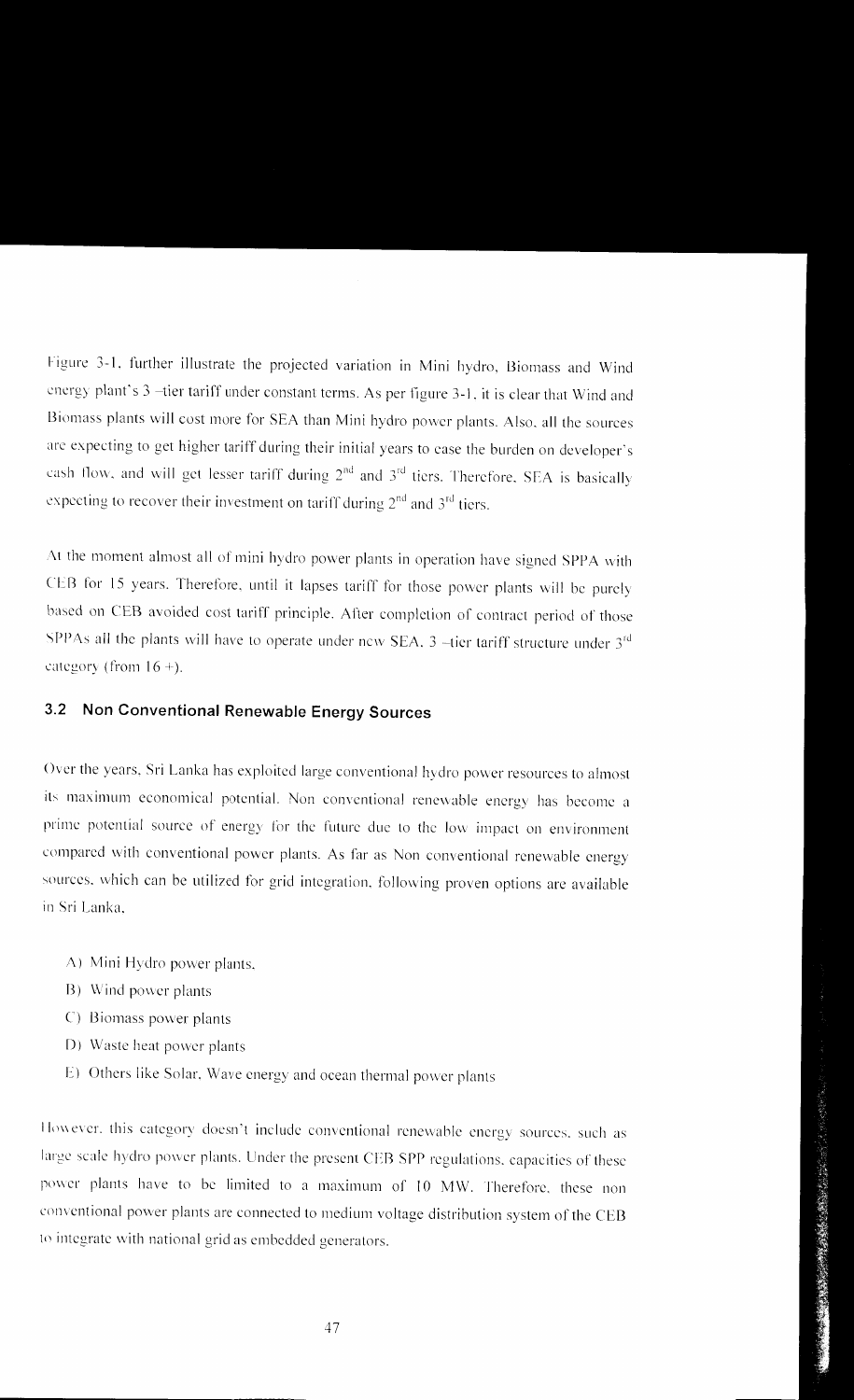\~of' May 20 I 0 around 195 MW or embedded renewable power plants arc being connected to the national grid. Out of this, most are mini hydro power plants and there are few other power plants, including recently commissioned 10MW Wind power plant in Puttalam under  $SEA$ 's tariff scheme. Apart from these grid connected power plants, there arc several off grid micro hydro power plants, wind plants, Dendro plants and Solar PV plants available to fulfill basic electricity needs at village level.

As far as Grid connected NCRE power plants are being concerned, all the developments are being done through private investments except CEB wind power plant in Hambanthota and one mini hydro power plant in Nilambe.

#### **3.2.1 Mini Hydro Power Potential**

At the moment, Mini hydro power plants are the dominant non conventional renewable form of energy source used for utility scale power production. Presently it accounts for more than 170 MW grid connected capacity. This development of grid connected mini hydro power plants have been started since 1996 after CEB allows private small scale power plants to connect to national grid. Also, mini hydro power is the only source out of renewable, identified as economically and technologically feasible under CEB's avoided cost principle. Topographical nature and relatively high rainfall in Sri Lanka, especially in hill country provide ideal opportunities to develop small scale hydro power plants without much disturbance to the Nature. In addition to that, this is the oldest form of renewable power generating method in Sri Lanka, going back to colonial era as well; therefore there is enough local expertise in this sector.

In addition to already implemented projects, there are considerable untapped potential in the country which can be used for utility scale projects. This includes,

- A) Untapped hydro Potential available specially in eastern slopes of hill country.
- 13) Harnessing the head from irrigation canals. tanks and reservoirs
- C) low head projects

As per present SEA statistics, in addition to already commissioned mini hydro power plants initial approval has been given for another 210 MW capacity. These statistics are based on the applications received by SEA for mini hydro power developments. However. study has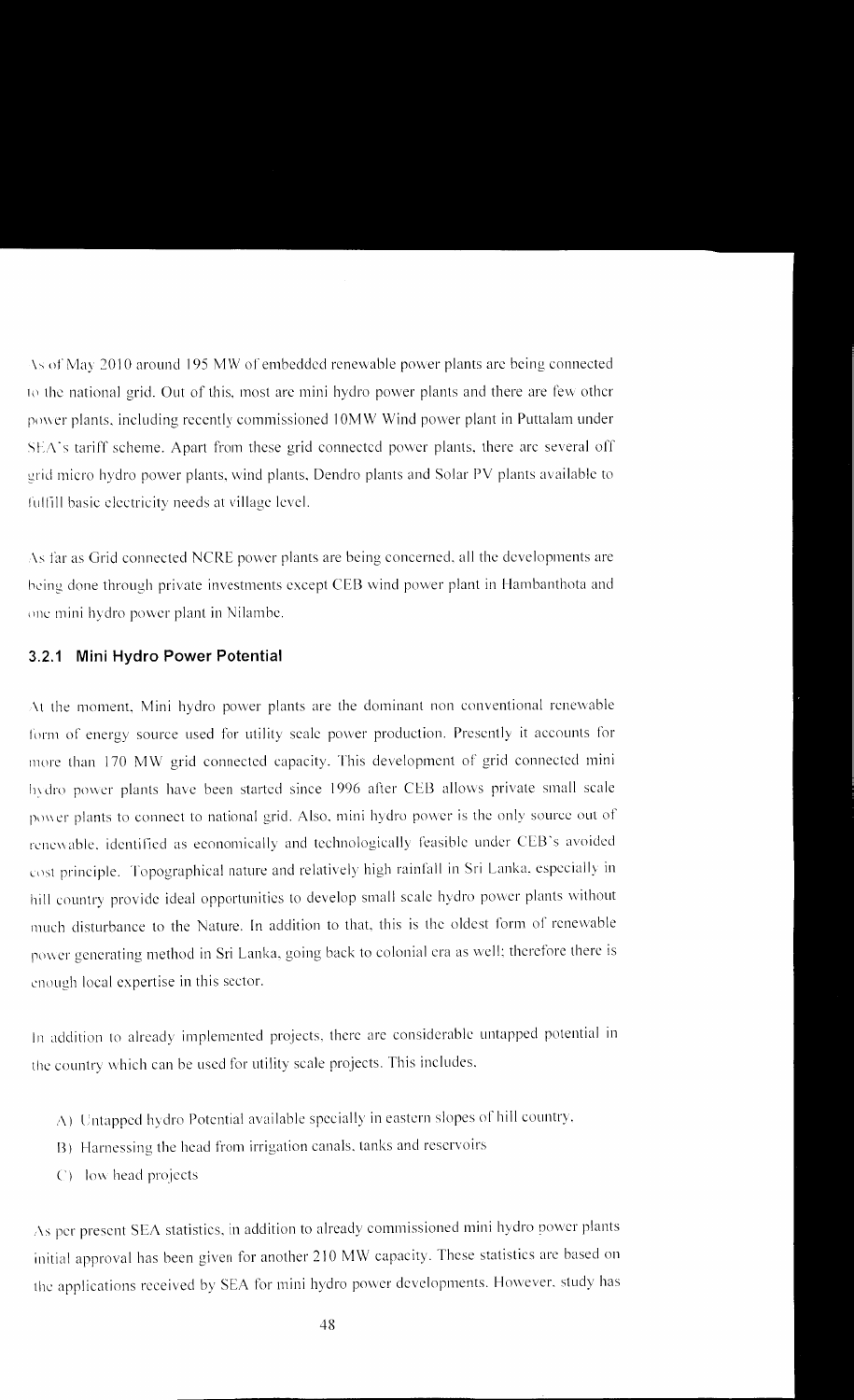to be done to identify the actual, economically viable potential available in mini hydro sector for future development.

Development of all those sites will largely depend on availability of infrastructure, mainly availability of grid. economic feasibility and investor's interest.

## **3.2.2 Wind Electric Potential**

Several studies are being done regarding the wind power potential in our island nation by 'arious organizations and individuals. Out of that, studies conducted by Ceylon Electricity Board and National Energy Laboratory of USA are paramount. CEB took the initiative to carry out a detailed wind-monitoring program in the south-eastern part of the country in 1988. The study revealed that the total potential of wind power generation in the Southeastern part of the country to be 200 MW. This excludes the land area for wild life reserves and agriculture.

There are several locations in Sri Lanka that show near-term potential for cost-effective utility scale wind povver development given the current economic climate and infrastructure status [18]. The most promising sites identified, in order of potential feasibility, are

- Kalpitiya Peninsula
- National Livestock Board cattle farm near Ambewela
- Southeast coastal areas from Hambantota to Buthawa.
- Several other locations such as Mannar Island

And Jaffna District has favorable wind resource potential. However, the lacks of 111lrastructure pose significant barriers to ncar-term development.

l ntil commissioning of JOMW Wind plant in Puttalam in March 2010. only CEI3 developed 3 MW wind plant connected to the national grid located in Hambantota on the south-eastern coast. It was planned as a pilot plant for CEB to get hands-on experience and also to study the implications of integrating wind power into the grid system. Compared to mini hydro development. utility scale wind plants are still in its early stages of development. But several private parties have already taken initiatives to harness wind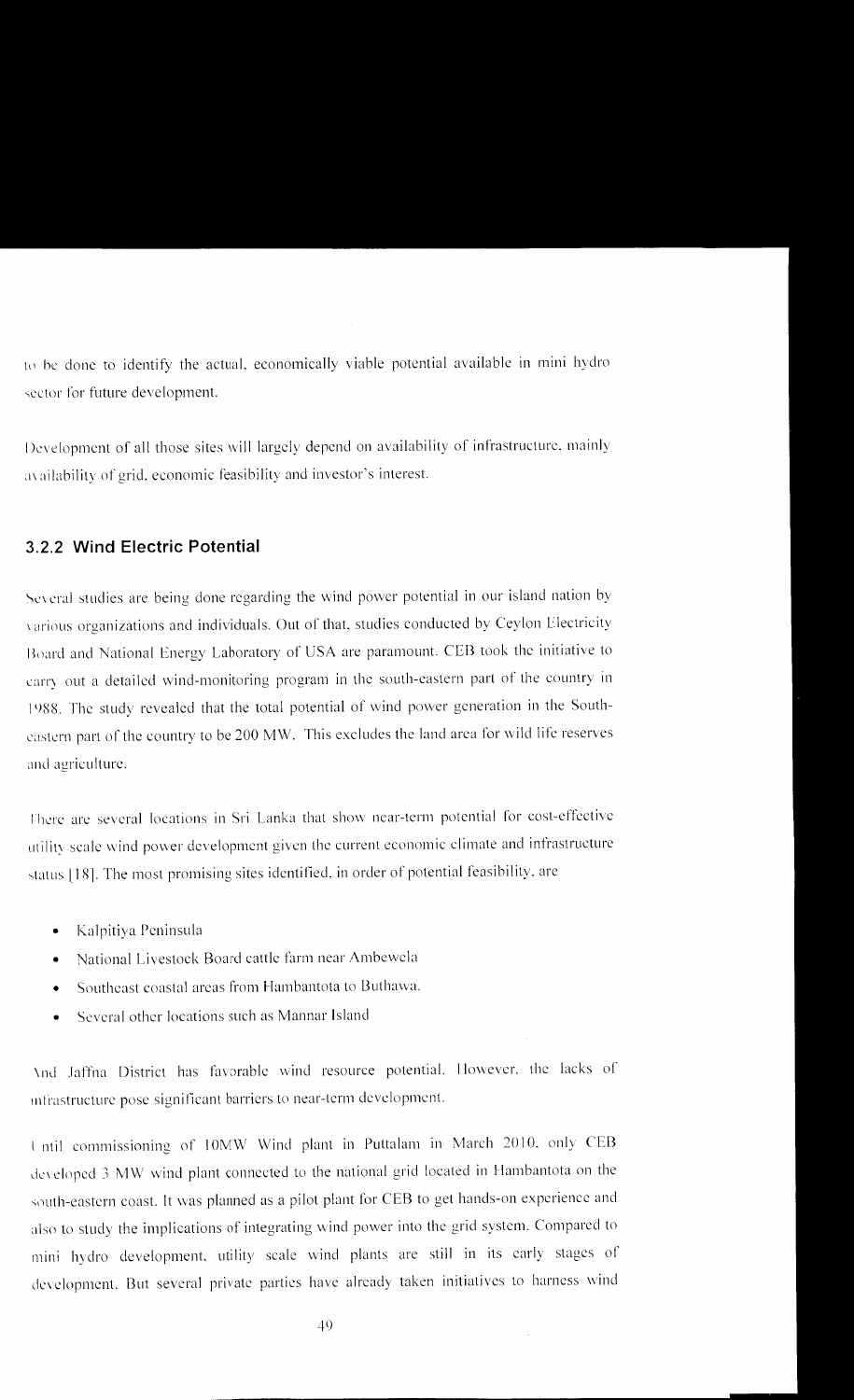potential in Sri Lanka. With the advancements in technology in wind power plants, wind power has now become the world's fastest growing renewable form of energy.

SEA has already issued initial clearance to develop around 95 MW of wind capacity. Even though there is a huge un-tapped wind potential in Sri Lanka. implementation of these projects are hindered due to network and other infrastructure bottle necks.

#### **3.2.3 Biomass potential**

Biomass energy had always been the major source of primary energy in Sri Lanka. At present it accounts for nearly 50% of the total primary energy requirements [19]. For the past many decades, a substantial part of the biomass came from agricultural residues such as rubber plantations. cinnamon crop, coconut plantations. homesteads. fuel wood plantations established by the Forest Depatiments and some of the tea plantations. A significant quantity also came from unsustainable forest clearings.

There is great potential in Sri Lanka to utilize biomass for utility scale power production. Use of firewood from Short Rotational Coppicing (SRC), sugar cain residue and municipal waste are the most prominent sources of biomass, which can be use for utility scale energy generation. Out of above biomass options, use of firevvood from short rotational crops considers to he the most potential source of biomass for electricity generation.

Several studied are being done by the Ministry of Science & Technology with many partner organizations including Coconut Research Institute. many tree species have been tested to be used in Dendro power production. Among them, *Gliricidia sepium*, Acacia auriculiformis. Calliandra calothrysus, Leucaena leucocephala have proven to be successful. The assessment was primarily based on the wood yield, ease of establishment and the ability to withstand frequent coppicing. Further. additional benefits such as rate of leaf decomposition, which leads to the improved nutrient status of the soil. were noted. Based on these results. *Gliricidio sepium* was selected as the best for a major proportion of the country [20].

As per present estimates, SRC can produce around 15 - 20 ton / year. The total extent of degraded marginal lands suitable for energy plantation in Sri Lanka is estimated at 1.6 million hectares. Hence the national potential for Dendro power in Sri Lanka is estimated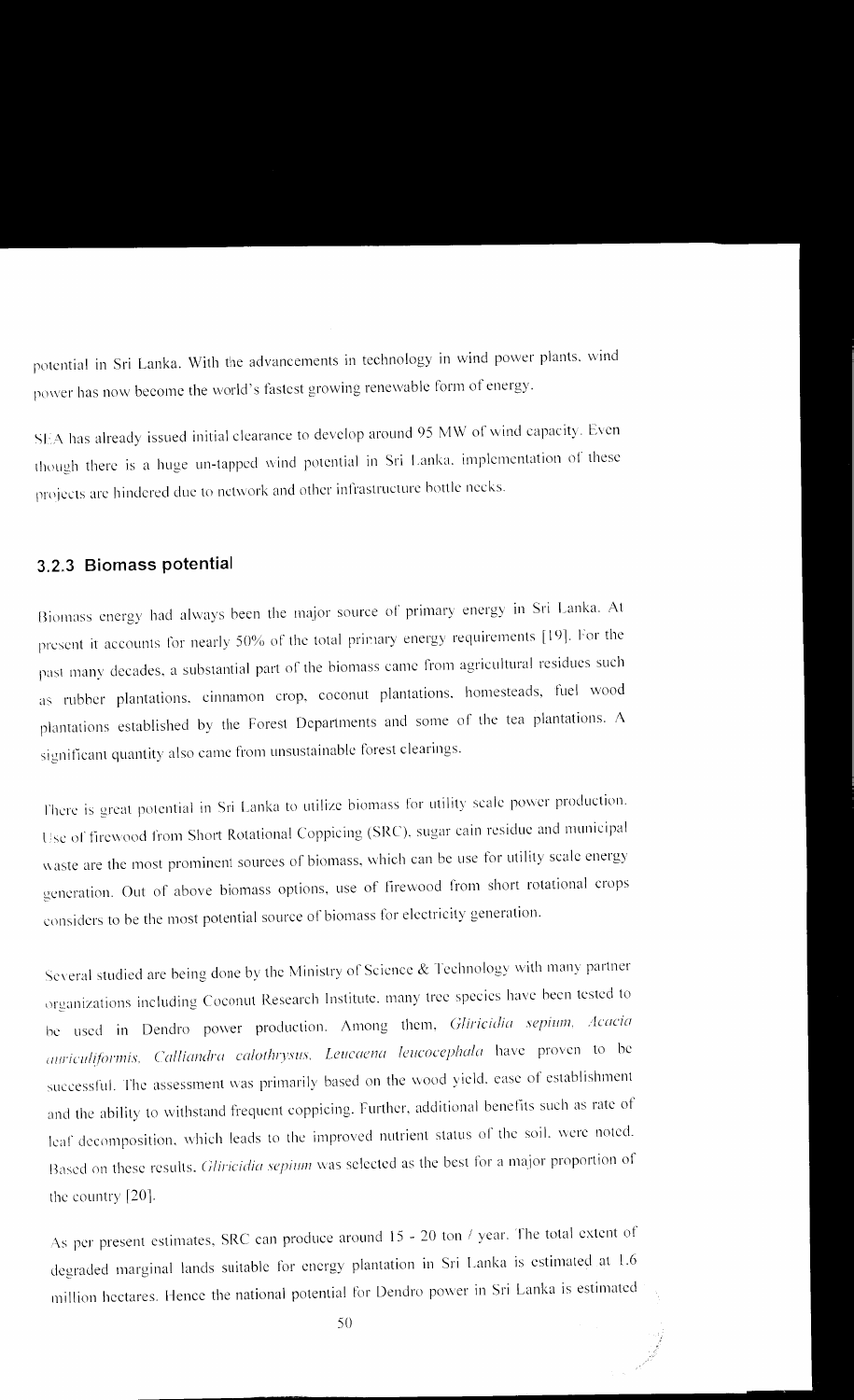as 4000 MW annually generating over 24 TWh [20]. This is more than total hydropower potential in this country. As per above statistics, Dendro potential in our country is adequate to meet our electrical energy demand for many decades.

Dendro power provides a significant potential to contribute to national economic growth and employment generation in rural areas, as well as local and global environmental management. With modern technologies, wood and other biomass can provide a competitive and sustainable fuel for processing and conversion into electricity in many situations. This position is expected to develop considerably when more expertise is gained with using biomass as a modern energy carrier.

Even though there is massive potential in sector to develop, only two plants has commissioned in commercial scale up to now. Unlike other renewable sources like mini hydro & Wind power plants, source of energy is not freely available, so maintaining proper supply of firewood is the biggest challenge in this sector.

#### $3.3$ Possible Technological Options to Reach the Target

Mini Hydro, Wind and Biomass are the main feasible non-conventional renewable energy generation potentials available for near term utility scale renewable energy developments. As per table 2-19, up to now only around 525 GWh of electric energy is being contributed from these non-conventional forms of energy per annum. To reach the envisaged NCRE contribution by year 2015, this value has to be increased to more than 1700 GWh. That means nearly 3 times the present contribution from the sector.

This is definitely a daunting task to be achieved. Even though there are enough renewable resources to reach this target; successful implementation of these projects will depend on several factors. Here government is only expected to play the facilitation role, such as providing the infrastructure facilities and policy frame work to fast track the implementation of renewable projects through private investments.

Since private investors are involved in development in renewable sector, it is difficult to pin point the exact amount and combination of renewable sources in operation in a particular year. It will largely depend on their interest and opportunities to develop these projects.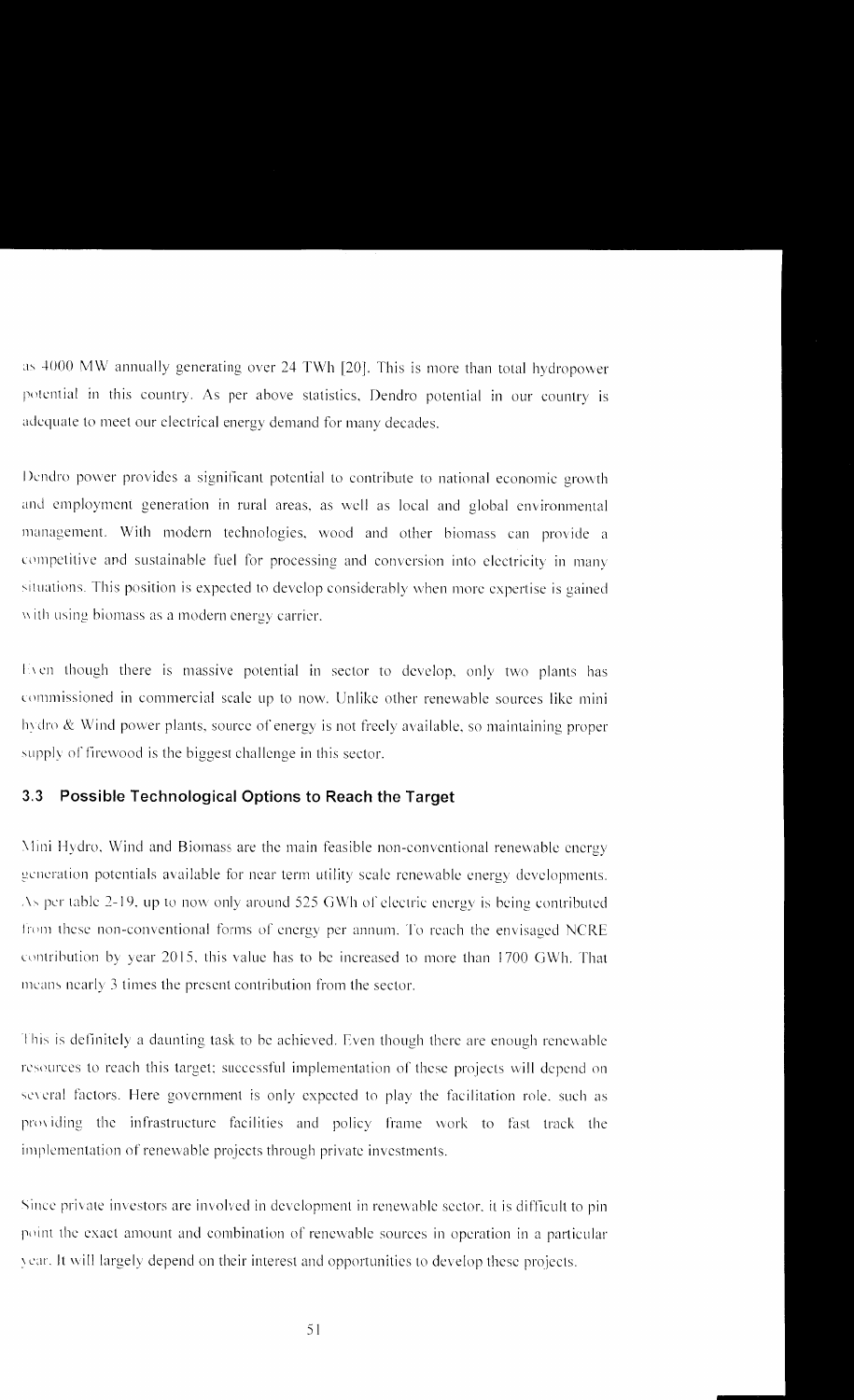There can be several technological options to reach the year 2015 renewable target. Following table shows one possible combination of renewable sources to reach the target by taking into account feasible potential available from each source as per present studies.

| Year | Mini Hydro<br>(MW) | <b>Biomass</b><br>(MW) | Wind<br>(MW) |
|------|--------------------|------------------------|--------------|
| 2010 | 24                 | 3                      | 10           |
| 2011 | 49                 | 6                      | 11           |
| 2012 | 49                 | 11                     | 9            |
| 2013 | 16                 | 12                     | 10           |
| 2014 | 16                 | 16                     | 18           |
| 2015 | 25                 | 17                     | 14           |

**Table 3-4: Possible addition of NCRE plants to reach envisaged generation by 2015** 

As shown in table 3-4, envisaged 2015 NCRE generation can be met with above combination. This means another 179 MW of Mini hydro, 65 MW of biomass and 62 MW of wind plants have to be added to the national grid by end of year 2015.

#### **3.3.1 Required Energy contribution from each sector**

Table 3-5 shows the possible additional contribution expected from each of these sectors in each year. if plants are implemented according to schedule mentioned in table 3-4. Here, it is assumed that, plant factors of mini hydro, biomass and wind power plants as  $42\%$ ,  $80\%$ and 32% respectively  $[12]$ .

| Year | Mini Hydro<br>(GWh) | <b>Biomass</b><br>(GWh) | Wind<br>(GWh) |
|------|---------------------|-------------------------|---------------|
| 2010 | 83                  | 22                      | 30            |
| 2011 | 171                 | 40                      | 28            |
| 2012 | 171                 | 80                      | 25            |
| 2013 | 57                  | 83                      | 28            |
| 2014 | 57                  | 113                     | 50            |
| 2015 | 89                  | 120                     | 40            |

**Table** 3-5: **Required Additional Energy Contribution from each Sector**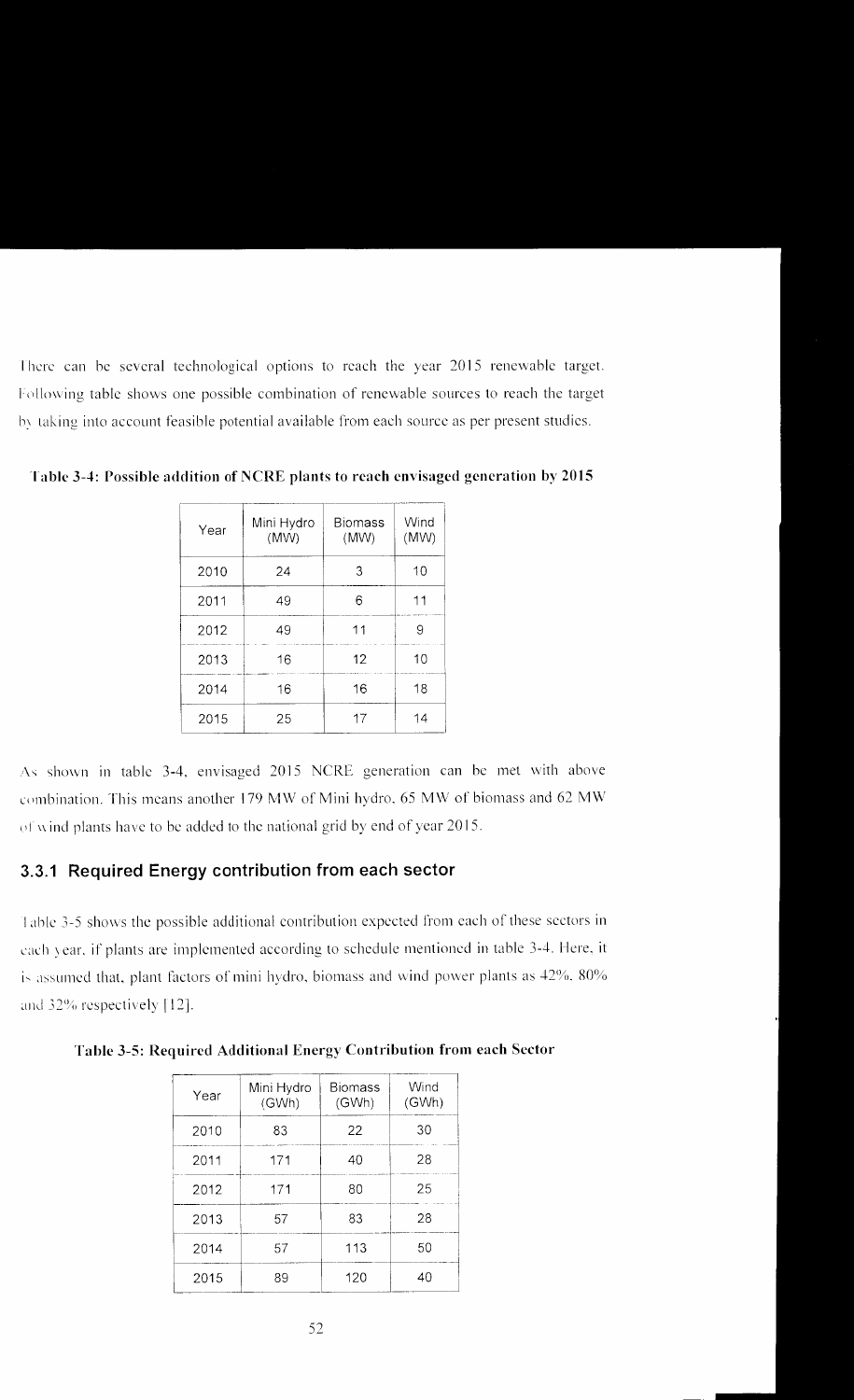## **3.4 Forecasting of SEA Investment on Non-conventional Renewable Sources to meet the Targeted Contribution**

\I \cost-based tariff structure has been designed to alleviate the problems of negative cash flow experienced by many SPPs during the period of loan repayment, when the tariff was technology neutral and based on avoided costs to CEB. This means during initial period SEA has to make additional contribution to pay for SPPs with the available CEB's avoided cost tariff.

Amount of investment. SEA has to make on renewable energy tariff when reaching year 2015 non-conventional renewable electricity generation target will depend on several variables. These variables can be mainly categorized into two categories, such as actual combination of renewable energy sources and CEB avoided cost.

Table 3-6 shows one possible combination of non-conventional renewable sources expect to implement under new SEA tariff structure to meet envisaged renewable energy generation. Here. the only difference with table 3-5. which gives the overall plant implementation schedule. is that the part of the mini hydro contribution is not being included for year 2010 in case of table 3-6, since these plants are expected to be commissioned in year 2010 under CEB SPP agreements.

| Year                           | Mini Hydro<br>(GWh) | <b>Biomass</b><br>(GWh) | Wind<br>(GWh) |
|--------------------------------|---------------------|-------------------------|---------------|
| 2010                           | 23                  | 22                      | 30            |
| 2011                           | 171                 | 40                      | 28            |
| 2012                           | 171                 | 80                      | 25            |
| 2013                           | 57                  | 83                      | 28            |
| 2014                           | 57                  | 113                     | 50            |
| 2015                           | 89                  | 120                     | 40            |
| Total contribution<br>(GWh)    | 566                 | 458                     | 201           |
| Percentage<br>contribution (%) | 46%                 | 37%                     | 17%           |

**Table 3-6: Possible NCRE Combination comes under SEA's Tariff Structure** 

\~per table 3-6. 46%. 37'% and 17% of new renewable energy to be contributed from mini hydro sector, biomass and wind power sources respectively. If the above contribution changes, it will affect net revenue of SEA, since SEA's tariff is source-based. For instance,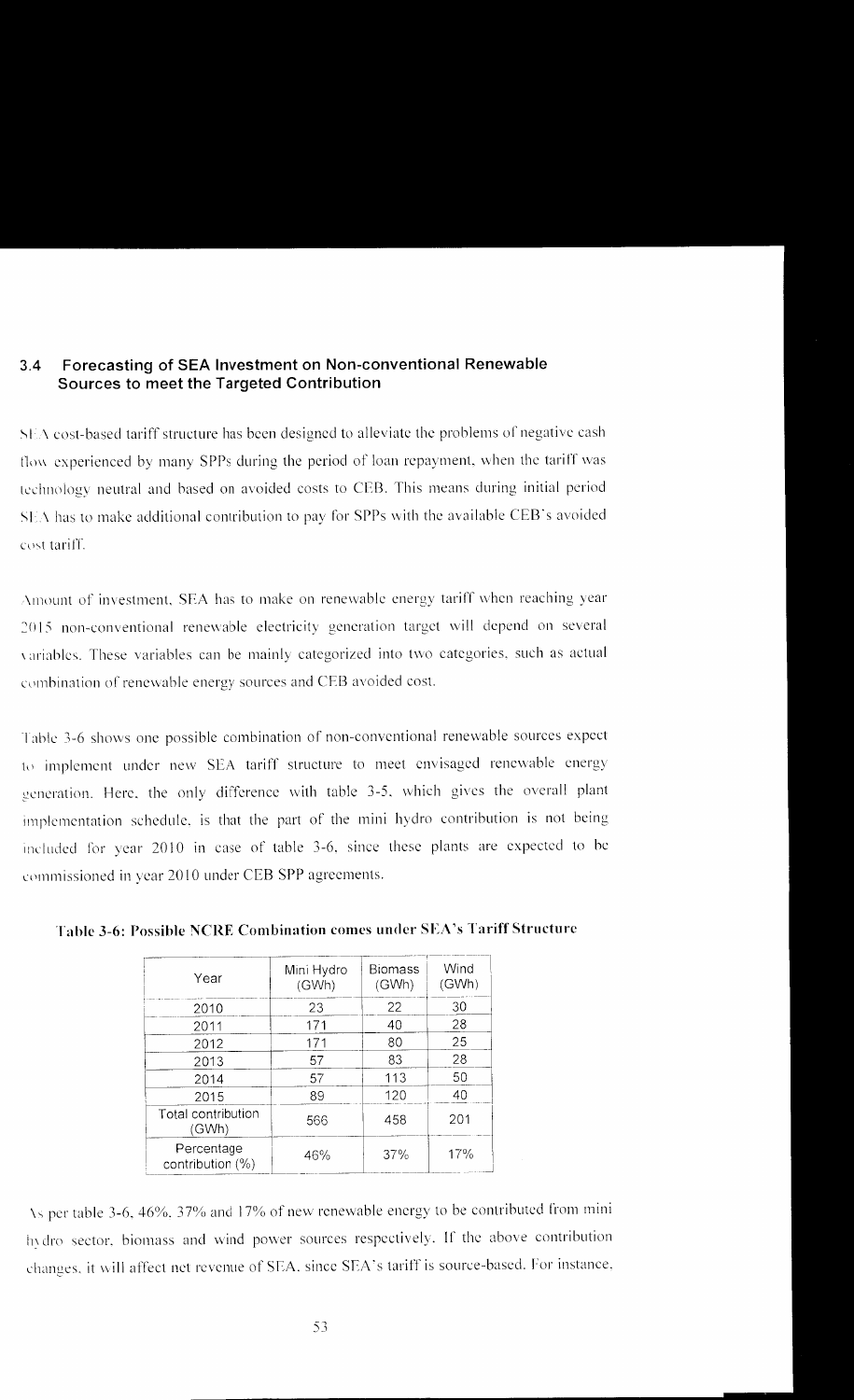if the contribution from wind and biomass increases, then overall cost on SEA will increase since average tariff of those plants are higher than mini hydro tariff.

| Table 3-7: Comparison of Average Source based Tariff and Forecasted Avoided Cost |  |
|----------------------------------------------------------------------------------|--|
| Tariff                                                                           |  |

| SEA long Term Average Tariff<br>(Rs./kWh) |                |      | Average CEB Tariff (Rs./kWh) |                                |                                   |  |
|-------------------------------------------|----------------|------|------------------------------|--------------------------------|-----------------------------------|--|
| Mini Hydro                                | <b>Biomass</b> | Wind | With Sep. 08'<br>fuel prices | With Mar<br>09' fuel<br>prices | With Sep.<br>$10'$ fuel<br>prices |  |
| 9.02                                      | 13 16          | 14 1 | 12.32                        | 6.50                           | 7 63                              |  |

Table 3-7 shows the average 3-tier tariff for each main renewable source during their operational period and respective average avoided cost calculated with different fuel prices based on 2005 LGEP. This indicates, average SEA cost based tariff for mini hydro, biomass and wind power plants are more than the average CEB's avoided cost tariff calculated with September 2010 and March 2009 fuel prices. However, avoided cost average tariff calculated with September 2008 fuel prices is higher than the cost based SEA's tariff for mini hydro. Therefore, depending on fuel prices there is a possibility to SEA to cross subsidize wind and biomass projects with mini hydro plants.

SEA's net revenue for each year has been calculated based on estimated CEB's avoided cost tariff and SEA's 3-tier tariff commitments to reach year 2015, envisaged electricity generation from renewable sources. Since, this study concentrate on reaching year 2015 renewable electricity generation target, expected new renewable plants after year 2015 has not been taken into consideration.

Even though non conventional renewable addition is considered only up to year 2015, SEA's net revenue has been estimated until all those renewable plants complete their allotted period. Thus, it will help to evaluate net revenue of SEA, if those renewable plants implemented to meet specified renewable electricity generation target. Since, SEA offer higher tariff at the initial years and expect to recover during  $2<sup>nd</sup>$  and  $3<sup>rd</sup>$  tiers, it is very much important to continue this evaluation until all those plants complete their allotted period. Therefore SEA's net revenue from these new NCRE additions up to 2015 has been calculated until year 2034, where the plants implemented in year 2015 will complete their contract period.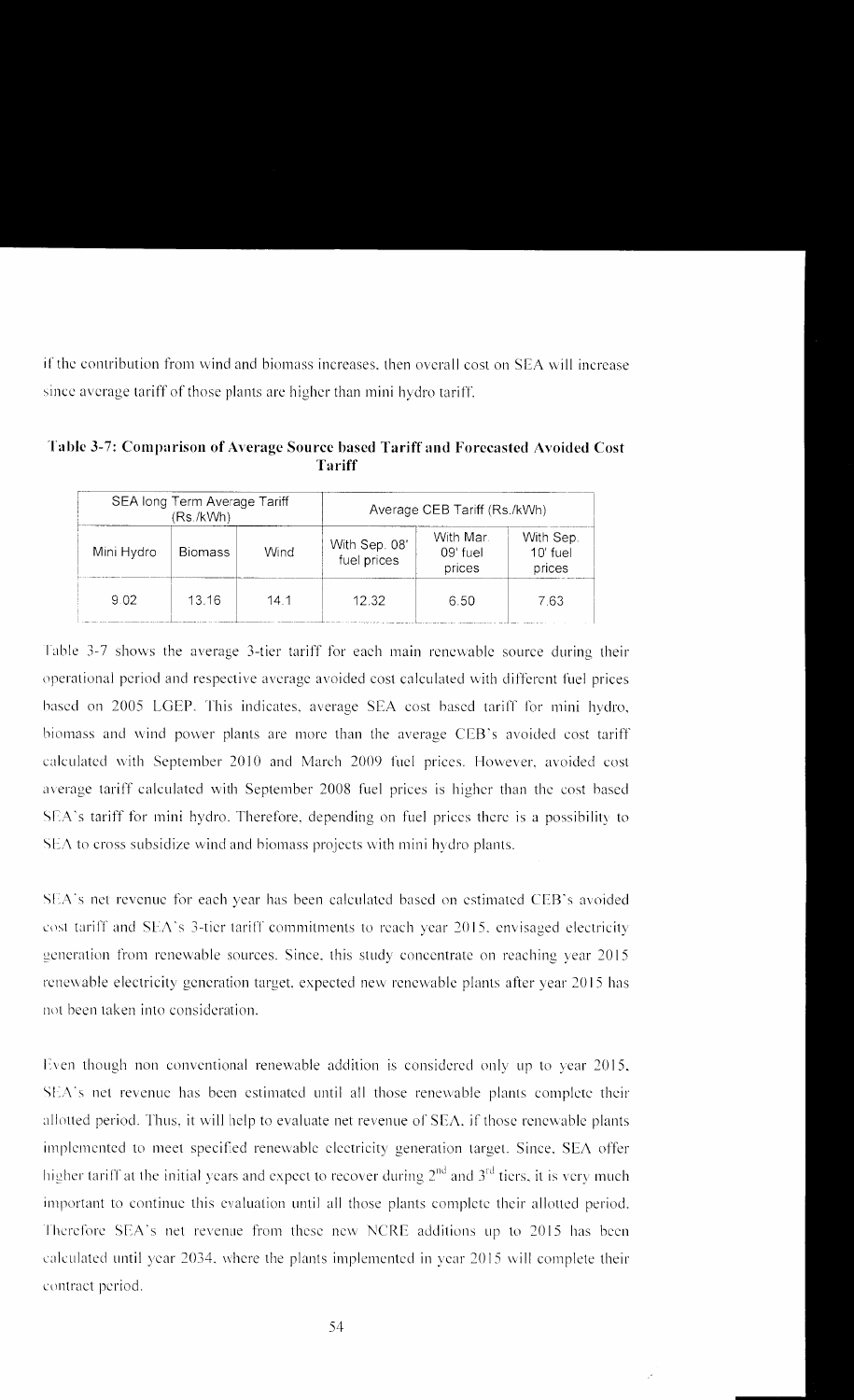Since. latest published LGEP (2008) contains data only up to year 2022, avoided cost for vear 2023 to 2034 are assumed as the average avoided cost of last 3 years  $(2020 - 2022)$ .

In addition to new renewable plants, which are expecting come up under SEA's cost based tariff system. all the present mini hydro plants, which presently operate under CEB"s avoided cost tariff, will come under SEA's purview after completion of their allotted 15 years. Absorption of these old mini hydro power plants will commence from year 2012 onwards. Those existing mini hydro power plants will get  $3<sup>rd</sup>$  tier tariff for another 15 years after expiring of their present SPPA with CEB.

I able 3-8 shows, sector vise and overall SEA's expected net income. \Vhcn implementing their cost based 3-tier tariff scheme to meet National Energy Policy targets. As per the figures. SEA will need to subsidize, especially until 2026 to meet their tariff commitments. From year 2026 onwards they will have a surplus of income, since most of the implemented plants (up to 2015) are in  $2<sup>nd</sup>$  or  $3<sup>rd</sup>$  tier at that time.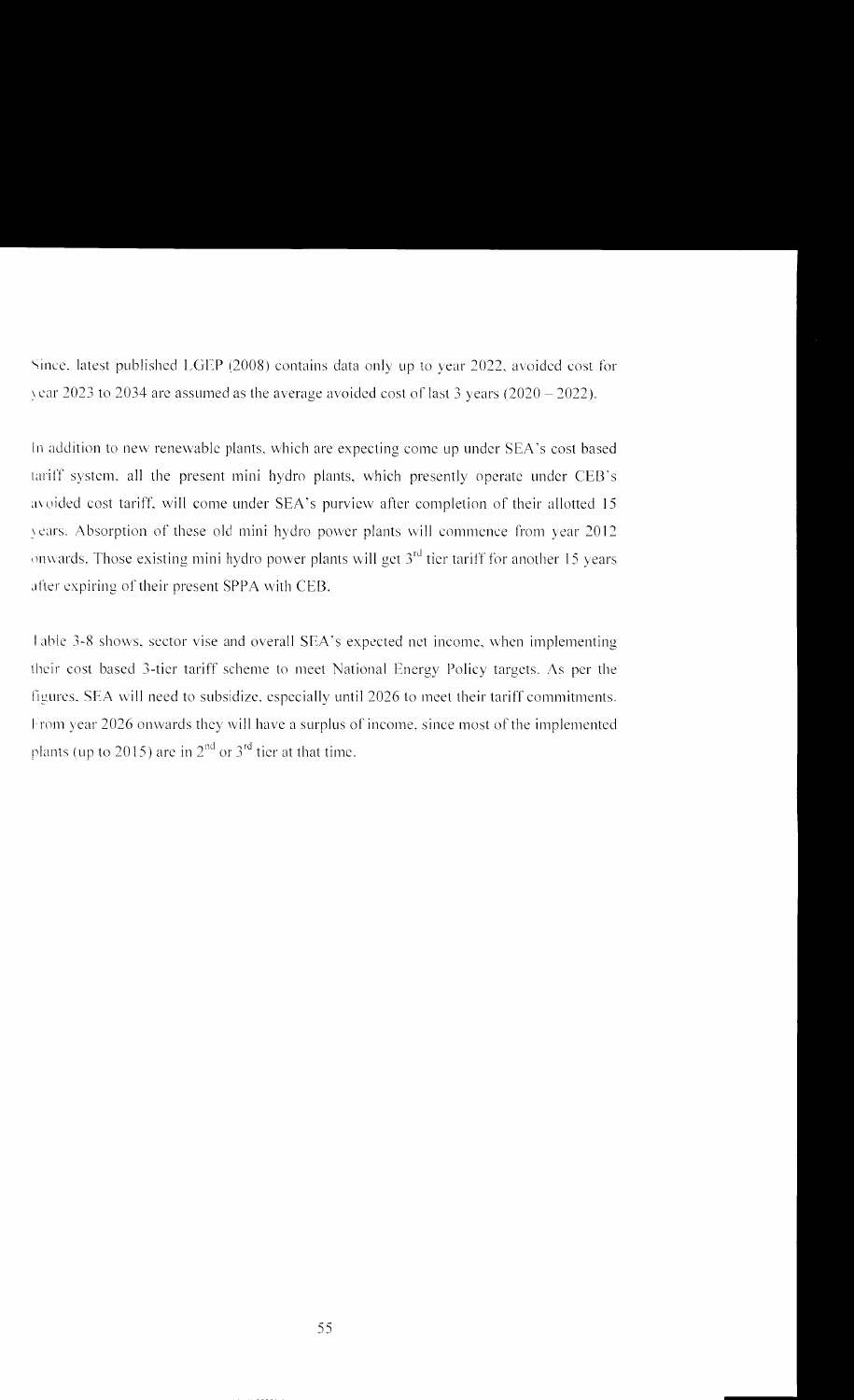|      | Expected New Energy addition<br>from each sector under SEA tariff | system (GWh)   |                |                                 | Required total allocation to meet SEA 3 - tier Tariff<br>Net Revenue From each sectors<br><b>Net</b><br>(Rs. Millions)<br>(Rs. Millions)<br>Revenue |                        |                                 |               |                |          |                              |
|------|-------------------------------------------------------------------|----------------|----------------|---------------------------------|-----------------------------------------------------------------------------------------------------------------------------------------------------|------------------------|---------------------------------|---------------|----------------|----------|------------------------------|
| Year | Mini Hydro                                                        | <b>Biomass</b> | Wind           | Mini<br>Hydro<br>Energy<br>cost | <b>Biomass</b><br>Energy<br>cost                                                                                                                    | Wind<br>Energy<br>cost | Energy<br>cost of old<br>plants | Mini<br>Hydro | <b>Biomass</b> | Wind     | for SEA<br>(Rs)<br>Millions) |
| 2010 | 23                                                                | 22             | 30             | 362                             | 371                                                                                                                                                 | 750                    | 0                               | (97)          | (118)          | (404)    | (619)                        |
| 2011 | 171                                                               | 40             | 28             | 3,052                           | 1,047                                                                                                                                               | 1,449                  | 0                               | (846)         | (342)          | (790)    | (1,978)                      |
| 2012 | 171                                                               | 80             | 25             | 5,741                           | 2,397                                                                                                                                               | 2,074                  | 20                              | (1, 857)      | (886)          | (1, 191) | (3,880)                      |
| 2013 | 57                                                                | 83             | 28             | 6,638                           | 3,798                                                                                                                                               | 2,774                  | 60                              | (2, 218)      | (1, 441)       | (1,611)  | (5, 110)                     |
| 2014 | 57                                                                | 113            | 50             | 7,535                           | 5,705                                                                                                                                               | 4,023                  | 110                             | (3, 203)      | (2,649)        | (2, 568) | (8, 181)                     |
| 2015 | 89                                                                | 120            | 40             | 8,935                           | 7,731                                                                                                                                               | 5,023                  | 190                             | (4, 330)      | (4, 018)       | (3, 393) | (11, 391)                    |
| 2016 | 0                                                                 | 0              | 0              | 8,935                           | 7,731                                                                                                                                               | 5,023                  | 270                             | (4, 842)      | (4, 431)       | (3, 575) | (12, 437)                    |
| 2017 | $\Omega$                                                          | 0              | $\Omega$       | 8,935                           | 7,731                                                                                                                                               | 5,023                  | 370                             | (5.066)       | (4, 612)       | (3,654)  | (12, 818)                    |
| 2018 | $\Omega$                                                          | 0              | 0              | 8,727                           | 7.612                                                                                                                                               | 4,593                  | 490                             | (5,033)       | (4, 633)       | (3, 286) | (12, 325)                    |
| 2019 | 0                                                                 | 0              | $\circ$        | 7,185                           | 7,396                                                                                                                                               | 4,191                  | 630                             | (3, 535)      | (4.453)        | (2,900)  | (10, 099)                    |
| 2020 | 0                                                                 | $\Omega$       | $\circ$        | 5,642                           | 6,963                                                                                                                                               | 3,833                  | 780                             | (1, 962)      | (3,995)        | (2, 530) | (7, 496)                     |
| 2021 | $\Omega$                                                          | 0              | $\overline{0}$ | 5,128                           | 6,514                                                                                                                                               | 3,431                  | 950                             | (1, 453)      | (3, 551)       | (2, 131) | (5, 931)                     |
| 2022 | 0                                                                 | 0              | $\circ$        | 4,614                           | 5,902                                                                                                                                               | 2,714                  | 1,150                           | (946)         | (2.944)        | (1, 416) | (3, 853)                     |
| 2023 | 0                                                                 | 0              | $\overline{0}$ | 3,811                           | 5,253                                                                                                                                               | 2,141                  | 1,250                           | (137)         | (2, 290)       | (840)    | (1,683)                      |
| 2024 | 0                                                                 | 0              | $\circ$        | 3,811                           | 5,253                                                                                                                                               | 2,141                  | 1,480                           | (139)         | (2.292)        | (841)    | (1, 398)                     |
| 2025 | 0                                                                 | 0              | 0              | 3.723                           | 5,228                                                                                                                                               | 1,931                  | 1,629                           | (51)          | (2, 267)       | (632)    | (887)                        |
| 2026 | $\mathbf 0$                                                       | 0              | 0              | 3,063                           | 5,181                                                                                                                                               | 1,736                  | 1,629                           | 610           | (2, 220)       | (436)    | 18                           |
| 2027 | 0                                                                 | 0              | $\mathbf 0$    | 2,403                           | 5,089                                                                                                                                               | 1,561                  | 1,610                           | 1,269         | (2, 127)       | (262)    | 918                          |
| 2028 | 0                                                                 | 0              | 0              | 2,184                           | 4.992                                                                                                                                               | 1,366                  | 1,570                           | 1,489         | (2,031)        | (67)     | 1,379                        |
| 2029 | 0                                                                 | 0              | 0              | 1,964                           | 4,861                                                                                                                                               | 1,017                  | 1,520                           | 1,709         | (1,900)        | 282      | 2,016                        |
| 2030 | 0                                                                 | 0              | 0              | 1,621                           | 4,722                                                                                                                                               | 738                    | 1,440                           | 2,052         | (1, 761)       | 562      | 2,676                        |
| 2031 | $\Omega$                                                          | 0              | 0              | 1,621                           | 4,722                                                                                                                                               | 738                    | 1,360                           | 2,052         | (1,761)        | 562      | 2,575                        |
| 2032 | 0                                                                 | 0              | 0              | 1,621                           | 4,722                                                                                                                                               | 738                    | 1,260                           | 2,052         | (1,761)        | 562      | 2,448                        |
| 2033 | 0                                                                 | 0              | 0              | 1,621                           | 4,722                                                                                                                                               | 738                    | 1,140                           | 2,052         | (1.761)        | 562      | 2,296                        |
| 2034 | 0                                                                 | 0              | 0              | 1,621                           | 4,722                                                                                                                                               | 738                    | 1,000                           | 2,052         | (1.761)        | 562      | 2.119                        |

# Table 3-8: Net Income Calculation Summary of SEA with Sep. 2010 Fuel Prices and 2005 LGEP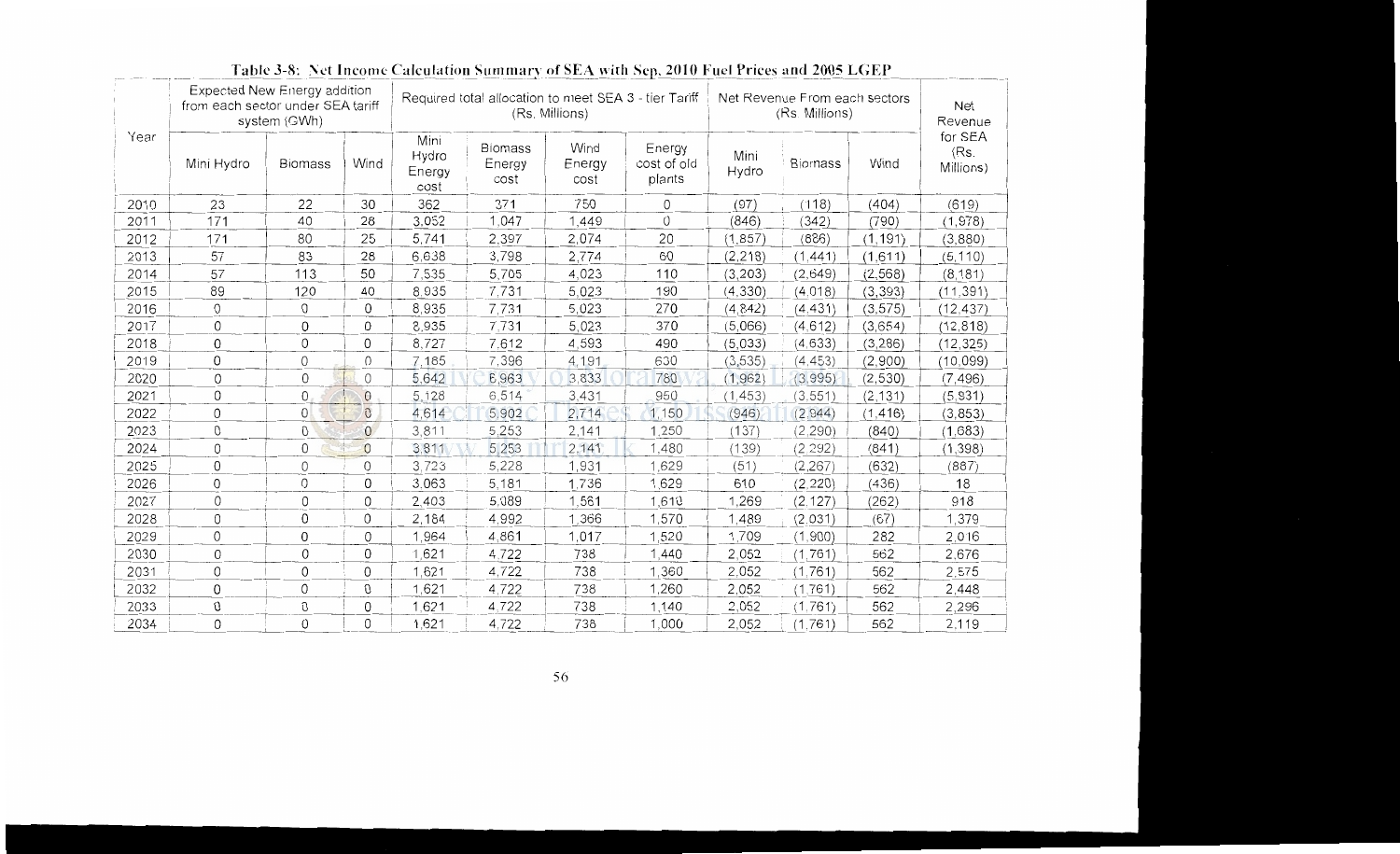## **3.4.1 Scenario Study of SEA's Financial Performances**

SEA's net revenue of each year will basically depend on their tariff commitments and (EB's avoided cost. Here, their tariff commitments can vary each year depending on total renewable electricity generation as well as available renewable electricity generation mix. On the other hand, CEB's avoided cost can basically vary, with expected generation mix and fuel price.

 $\Lambda$  scenario study will be carried out to examine the variation of net revenue of the SEA under different circumstances. As per both. 2005 LGLP and 2008 LGEP. expected c lectricity generation is around 17500 GWh by year 2015. Therefore, expected electricity generation from NCRE can be kept as it is irrespective of LGEP when reaching NCRE generation endeavor by year 2015. Still. NCRE mix can vary to meet the same targeted renewable energy generation, which can change the tariff commitments of the SEA. As explained in section 3.3 optimum combination of NCRE addition is considered for initial study by considering identified NCRE sources, thus variation in NCRE energy mix has not been taken into account in this scenario study. Theses & Dissertations www.lib.mrt.ac.lk

On the other hand SEA's main income, which is CEB's avoided cost, can drastically vary based on fuel prices as well as CEB generation mix. vvhich also differs from 2005 LGEP to 2008 LGEP. Therefore, scenario study will be done under following different conditions to examine the net income of the SEA by keeping SEA's tariff commitments as it is.

- A) Sep. 2008 fuel prices (with 2005 LGEP & 2008 LGEP)
- B) Mar. 2009 fuel prices (with 2005 LGEP & 2008 I.GEP)
- C) Scp. 2010 fuel prices (with 2005 LGEP & 2008 LGEP)

Table 3-9 shows the net revenue of SEA in each of those scenarios, which involve 3 different fuel prices (Sep. 2008, Mar. 2009  $\&$  Sep. 2010) and 2 LGEPs (2005 LGEP and 2008 LGEP). As per the figures in the table. it is clear that a subsidy need to be provided by SEA with 2008 LGEP is more than 2005 LGEP due to its low avoided cost.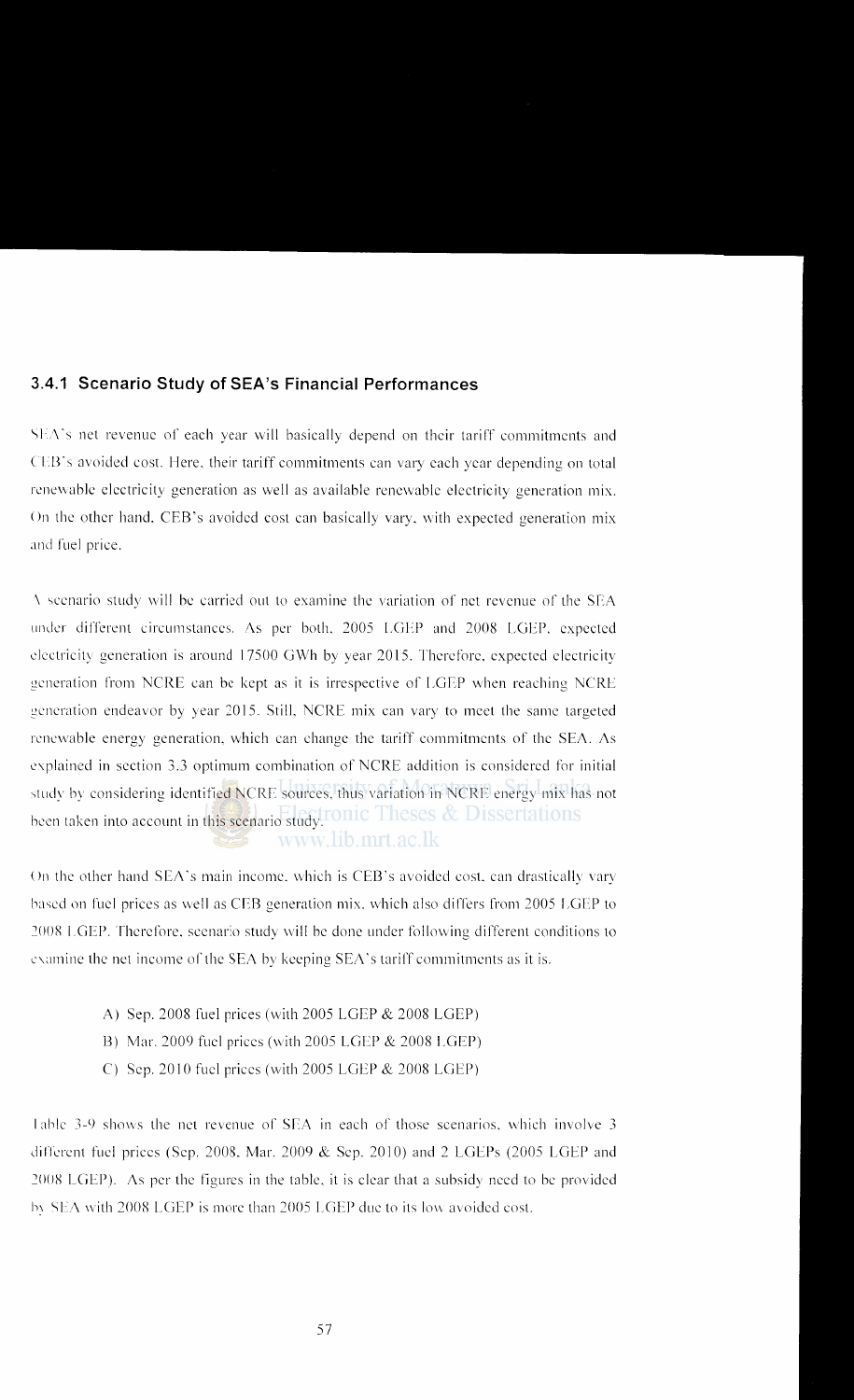|      | Net Revenue of SEA (Rs. Millions) |                   |                                 |                                 |                                 |                          |  |  |
|------|-----------------------------------|-------------------|---------------------------------|---------------------------------|---------------------------------|--------------------------|--|--|
| Year | Sep. 2010 fuel prices             |                   |                                 | Mar. 2009 fuel prices           | Sep. 2008 fuel prices           |                          |  |  |
|      | <b>With 2008</b><br>LGEP          | With 2005<br>LGEP | <b>With 2008</b><br><b>LGEP</b> | <b>With 2005</b><br><b>LGEP</b> | <b>With 2008</b><br><b>LGEP</b> | With 2005<br><b>LGEP</b> |  |  |
| 2010 | (619)                             | (619)             | (619)                           | (619)                           | (619)                           | (619)                    |  |  |
| 2011 | (1, 872)                          | (1,978)           | (2, 107)                        | (2, 305)                        | (929)                           | (1,078)                  |  |  |
| 2012 | (3,091)                           | (3,880)           | (3,989)                         | (4,991)                         | 519                             | (667)                    |  |  |
| 2013 | (4,888)                           | (5, 110)          | (6, 374)                        | (7,087)                         | 1,134                           | 882                      |  |  |
| 2014 | (8, 952)                          | (8, 181)          | (10.466)                        | (10, 191)                       | (2,683)                         | (1,360)                  |  |  |
| 2015 | (14, 662)                         | (11, 391)         | (15, 976)                       | (13, 363)                       | (8,924)                         | (3,672)                  |  |  |
| 2016 | (14, 891)                         | (12, 437)         | (16, 138)                       | (13,992)                        | (9,328)                         | (5, 490)                 |  |  |
| 2017 | (14, 885)                         | (12, 818)         | (16, 134)                       | (14, 192)                       | (9, 263)                        | (6, 168)                 |  |  |
| 2018 | (13, 983)                         | (12, 325)         | (15, 282)                       | (13, 686)                       | (8, 153)                        | (5,824)                  |  |  |
| 2019 | (11, 664)                         | (10, 099)         | (13, 013)                       | (11, 497)                       | (5,617)                         | (3, 504)                 |  |  |
| 2020 | (9,092)                           | (7, 496)          | (10, 515)                       | (8, 955)                        | (2, 755)                        | (668)                    |  |  |
| 2021 | (7,663)                           | (5,931)           | (9, 123)                        | (7, 445)                        | (1, 127)                        | 1,221                    |  |  |
| 2022 | (5,622)                           | (3, 853)          | (7, 153)                        | (5, 434)                        | 1,101                           | 3,585                    |  |  |
| 2023 | (3, 492)                          | (1,683)           | (5,059)                         | (3,300)                         | 3,341                           | 5,920                    |  |  |
| 2024 | (3,308)                           | (1, 398)          | (4,946)                         | (3,092)                         | 3,665                           | 6,582                    |  |  |
| 2025 | (2,844)                           | (887)             | (4, 534)                        | (2,632)                         | 4,000                           | 7,326                    |  |  |
| 2026 | (1, 941)                          | 18                | (3,631)                         | (1, 727)                        | 4.904                           | 8,233                    |  |  |
| 2027 | (1,036)                           | 918               | (2,718)                         | (820)                           | 5,778                           | 9,102                    |  |  |
| 2028 | (558)                             | 1,379             | (2, 228)                        | (346)                           | 6,198                           | 9,497                    |  |  |
| 2029 | 98                                | 2,016             | (1, 556)                        | 308                             | 6,780                           | 10,055                   |  |  |
| 2030 | 788                               | 2,676             | (839)                           | 995                             | 7,352                           | 10,587                   |  |  |
| 2031 | 718                               | 2,575             | (883)                           | 921                             | 7,164                           | 10,357                   |  |  |
| 2032 | 629                               | 2,448             | (938)                           | 829                             | 6,929                           | 10,071                   |  |  |
| 2033 | 523                               | 2,296             | (1,005)                         | 718                             | 6,646                           | 9,727                    |  |  |
| 2034 | 400                               | 2,119             | (1,083)                         | 588                             | 6,316                           | 9,325                    |  |  |

## **Table 3-9 : Summary of Net Revenue of SEA, without Carbon Credit in Different Scenarios**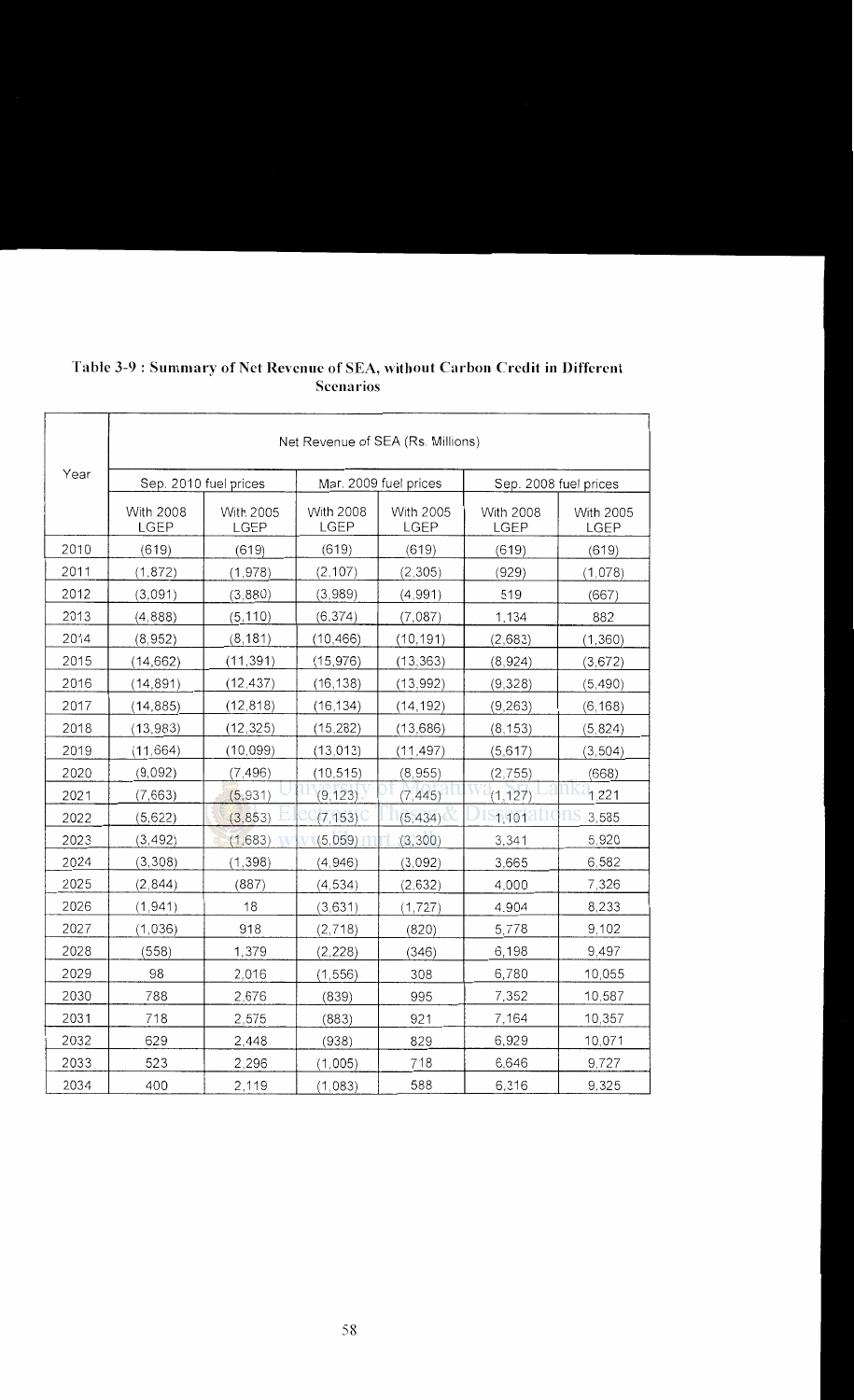#### **3.4.2 Carbon credit for SEA NCRE Projects**

Electricity generated from grid connected non-conventional renewable energy sources. replaces the generation from conventional thermal power stations. thus preventing the emissions of greenhouse gases, including carbon and Sulphur dioxides.

Sri Lanka is a United Nations Framework Convention on Climate Change (UNFCCC) member, has signed the agreement and the ratification was given on the  $3<sup>rd</sup>$  September 2002. The Clean Development Mechanism (CDM) is a win-win proposition: it allows industrialized countries or their authorized private entities to earn emission credits at a cheaper price through projects that contribute to the sustainable development of developing countries [20].

According to the Kyoto Protocol, gas emission reductions generated by CDM project activities must be additional to those that otherwise would occur. Additionality test checks whether the CDM project would have happened anyway or whether it needed the CDM to go ahead. Credits for GHG emission reduction were only be granted for the projects which are additional, that is credits were only granted for the projects which would not have taken place in the absence or the crediting procedure or Implication of Carbon Credits. So in order to obtain credits for a CDM project one must show that the project is impossible without the credits for GHG emission reduction.

Since SEA is offering higher Tariff to promote implementation of renewable energy sources for power generation, there is a strong argument for SEA to claim Carbon credit for cncrg) generation from renewable sources. which are implemented under new SEA Tariff structure. Therefore, in addition to expected revenue from renewable energy income from CFB. SEA is expecting to generate some revenue through CDM as well. Since, NCRE energy to substitute fossil fuel energy generation and in line with all other criteria's of CDM. these plants are eligible to claim for COM funds. These funds defiantly help to reduce the burden on SEA due to their tariff commitments. especially during initial periods.

I ike any other market. purchasing price rate of carbon credit is very much volatile: also it varies from place to place as well. In year 2006 it went even up to 50 US \$ per ton of carbon. now it is trading around 20 US  $\frac{1}{2}$  [21]. Presently, European Union Emission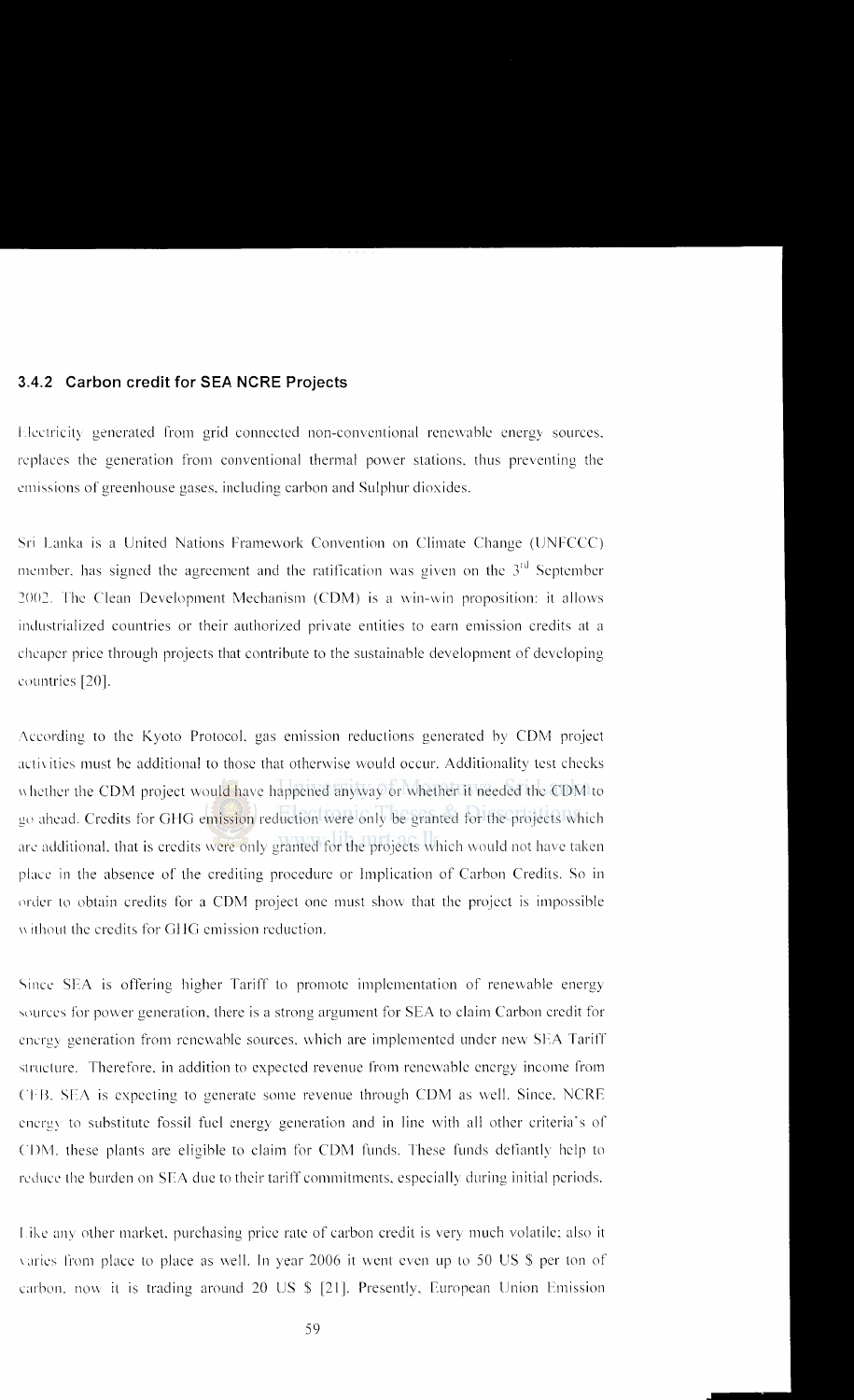Trading Scheme (EU ETS) is the largest market for COM projects. In addition to that. there are several other trading floors, likes of Chicago Climate Exchange (CCX), New South Wales Greenhouse Gas Abatement Scheme (NSW GGAS) and some voluntarily trading schemes.

# **3.4.3 Scenario study with carbon credit income**

Scenario study can be continued with possible carbon credit income for SEA. Table 3-10; illustrate net income of the SEA in each year from renewable electricity sales with carbon credit. As per studies, each kWh of renewable electricity generation can reduce 0.75 kg of carbon emission [21J. Since SEA has large volume of carbon credit. it will be in a better position to get an attractive rate for its carbon credit. However. in this study. it is assumed that rate of carbon credit sales at 20 US\$ per ton of carbon (present market price of EU ETS). This means around Rs. 1.68 / kWh additional income can be generated from carbon credit sales for SEA in addition to CEB avoided cost tariff.



University of Moratuwa, Sri Lanka. **Electronic Theses & Dissertations** www.lib.mrt.ac.lk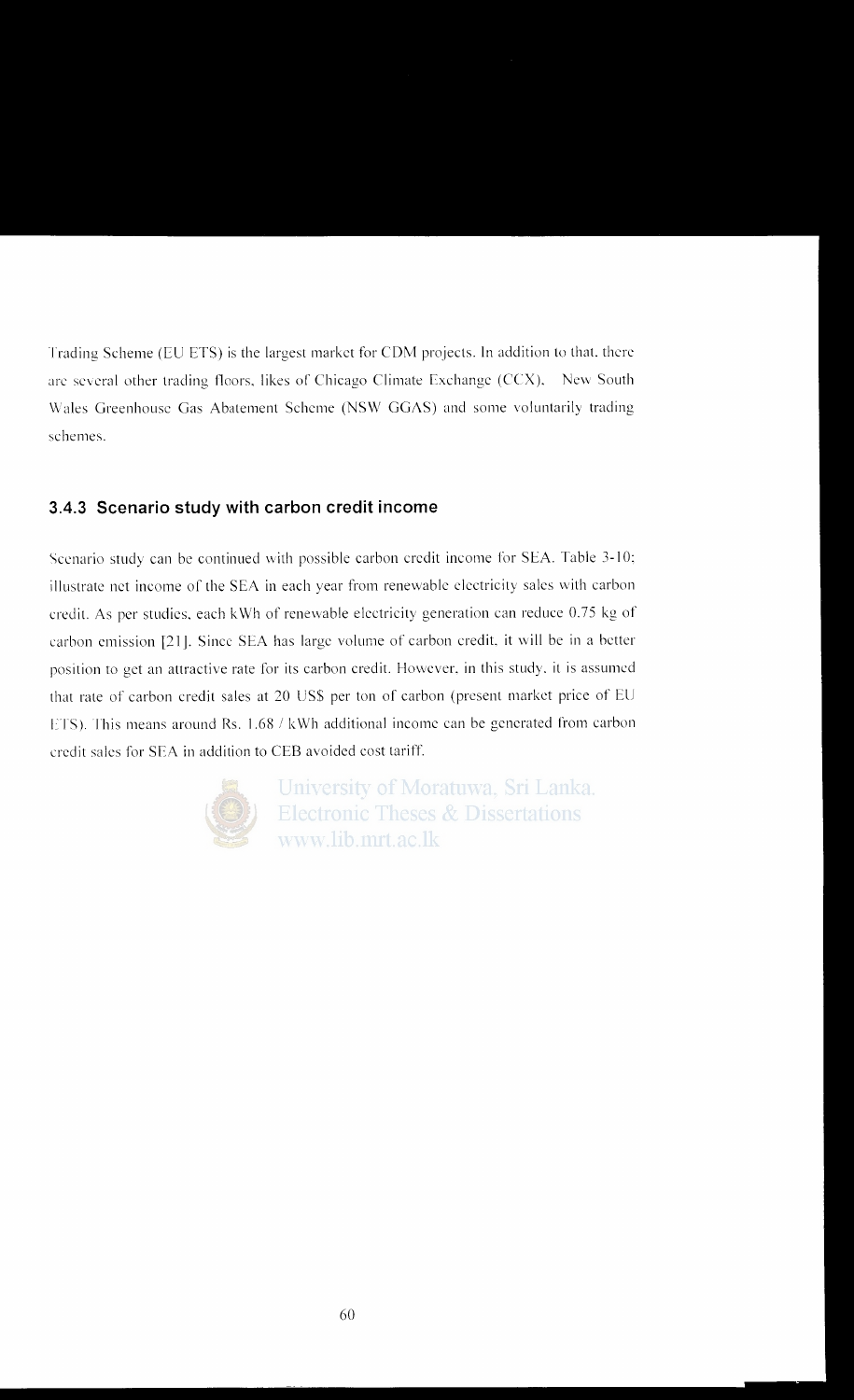|      | Net Revenue of SEA with Carbon Credit (Rs. Millions) |                                                |                          |                          |                       |                   |  |
|------|------------------------------------------------------|------------------------------------------------|--------------------------|--------------------------|-----------------------|-------------------|--|
| Year |                                                      | Mar. 2009 fuel prices<br>Sep. 2010 fuel prices |                          |                          | Sep. 2008 fuel prices |                   |  |
|      | <b>With 2008</b><br>LGEP                             | <b>With 2005</b><br><b>LGEP</b>                | <b>With 2008</b><br>LGEP | <b>With 2005</b><br>LGEP | With 2008<br>LGEP     | With 2005<br>LGEP |  |
| 2010 | (493)                                                | (493)                                          | (493)                    | (493)                    | (493)                 | (493)             |  |
| 2011 | (1, 345)                                             | (1, 450)                                       | (1, 579)                 | (1,778)                  | (401)                 | (551)             |  |
| 2012 | (2,088)                                              | (2,877)                                        | (2,986)                  | (3,988)                  | 1,522                 | 335               |  |
| 2013 | (3, 579)                                             | (3,801)                                        | (5,066)                  | (5,778)                  | 2,443                 | 2,191             |  |
| 2014 | (7, 245)                                             | (6, 473)                                       | (8,758)                  | (8, 483)                 | (976)                 | 347               |  |
| 2015 | (12, 488)                                            | (9,218)                                        | (13, 803)                | (11, 190)                | (6, 751)              | (1, 499)          |  |
| 2016 | (12, 671)                                            | (10, 216)                                      | (13, 918)                | (11, 772)                | (7, 108)              | (3,270)           |  |
| 2017 | (12, 605)                                            | (10, 539)                                      | (13, 855)                | (11, 912)                | (6,984)               | (3,889)           |  |
| 2018 | (11, 634)                                            | (9, 975)                                       | (12, 932)                | (11, 336)                | (5,803)               | (3, 474)          |  |
| 2019 | (9, 231)                                             | (7,667)                                        | (10, 581)                | (9,065)                  | (3, 185)              | (1,072)           |  |
| 2020 | (6, 572)                                             | (4, 975)                                       | (7, 995)                 | (6, 435)                 | (234)                 | 1,853             |  |
| 2021 | (5,042)                                              | (3, 310)                                       | (6, 503)                 | (4, 824)                 | 1,493                 | 3,841             |  |
| 2022 | (2,884)                                              | (1, 115)                                       | (4, 414)                 | (2,696)                  | 3,957                 | 6,323             |  |
| 2023 | (695)                                                | 1,114                                          | (2, 262)                 | (503)                    | 6,304                 | 8,717             |  |
| 2024 | (375)                                                | 1,535                                          | (2,014)                  | (159)                    | 6,951                 | 9,515             |  |
| 2025 | 177                                                  | 2,134                                          | (1, 513)                 | 389                      | 7,727                 | 10,347            |  |
| 2026 | 1,080                                                | 3,039                                          | (610)                    | 1,294                    | 8,631                 | 11,254            |  |
| 2027 | 1,973                                                | 3,927                                          | 291                      | 2,189                    | 9,493                 | 12,111            |  |
| 2028 | 2,428                                                | 4,364                                          | 758                      | 2,640                    | 9,890                 | 12,483            |  |
| 2029 | 3,054                                                | 4,972                                          | 1,401                    | 3,264                    | 10,443                | 13,011            |  |
| 2030 | 3,697                                                | 5,585                                          | 2,070                    | 3,905                    | 10,968                | 13,496            |  |
| 2031 | 3,580                                                | 5,437                                          | 1,979                    | 3,784                    | 10,733                | 13,220            |  |
| 2032 | 3,432                                                | 5,251                                          | 1,865                    | 3,632                    | 10,438                | 12,874            |  |
| 2033 | 3,256                                                | 5,029                                          | 1,727                    | 3,450                    | 10,085                | 12,459            |  |
| 2034 | 3,050                                                | 4,769                                          | 1,567                    | 3,238                    | 9,673                 | 11,976            |  |

#### **Table 3-10: Summary of Net Revenue of SEA, with Carbon Credit in Different Scenarios**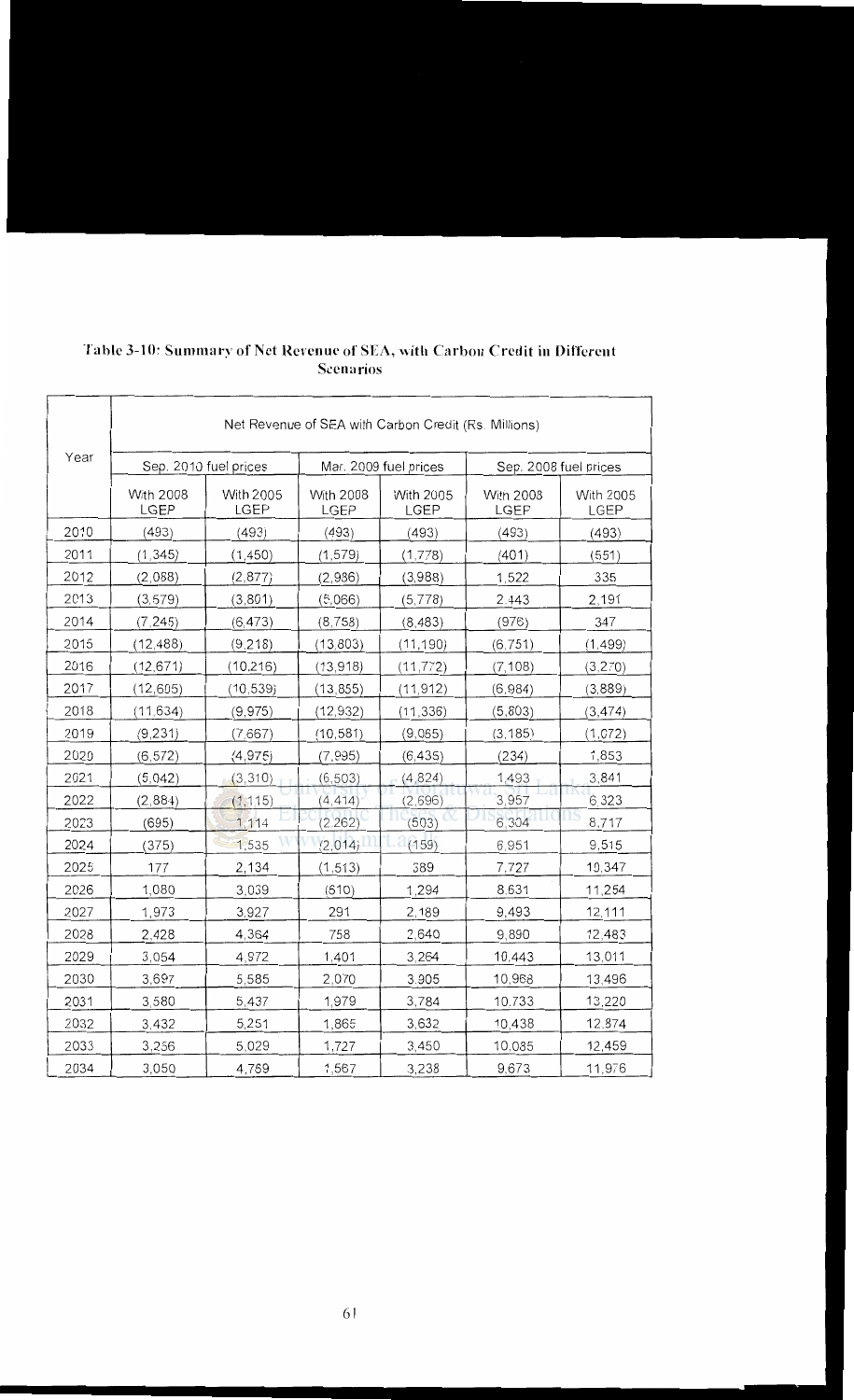#### **3.4.4 Additional Funds need to Fulfill Tariff Commitments**

As per table 3-9 and table 3-10, it is clear that in all considered scenarios, SEA will need external funds to fulfill its tariff commitments. if NCRE plants implemented to reach year 2015 envisaged electricity generation. As per those tables. SEA will mainly need those funds from vear 2013 to 2023.

Since SEA is a government authority and trying to promote renewable electricity generation by providing higher tariff in initial years, they will be able to secure soft loan schemes from international donor agencies to subsidize renewable energy tariff. Since. it is expected to be a soft loan, in this study it is assumed that the rate of interest as  $4\%$ . By assuming those conditions net present value of SEA's overall income during concern period has been calculated for all the considered scenarios.

| Fuel price<br>(crude oil - US)<br>\$ / Barrel) | Universit<br>ELGEPON<br>www.lib. |            | NPV of cumulative income with 4%<br>Discount rate (Rs. Millions)<br>With carbon<br>credit |
|------------------------------------------------|----------------------------------|------------|-------------------------------------------------------------------------------------------|
|                                                | 2005                             | (66, 395)  | (32,749)                                                                                  |
| Sep. 2010 - 75                                 | 2008                             | (88,005)   | (54, 359)                                                                                 |
| Mar. 2009 - 37                                 | 2005                             | (88, 954)  | (55, 307)                                                                                 |
|                                                | 2008                             | (108, 154) | (74, 508)                                                                                 |
|                                                | 2005                             | 31.087     | 64.734                                                                                    |
| Sep. 2008-137                                  | 2008                             | (2,967)    | 34.224                                                                                    |

**Table 3-11: Summary of SEA's NPV of Income for Different Scenarios** 

As per table 3-11, except with September 2008 fuel prices in all the other considered scenarios. SEA's net overall income is in negative terrain. This means. in all those other considered scenarios. government of Sri Lanka need to subsidize renewable energy sector. when reaching the 2015 envisaged renewable electricity generation.

This scenario study data has been used to analyze the NPV of SEA's net income with variation in crude oil prices. Figure 3-2 shows the variation of NPV of SEA's net income due to their tariff commitments against crude oil prices.